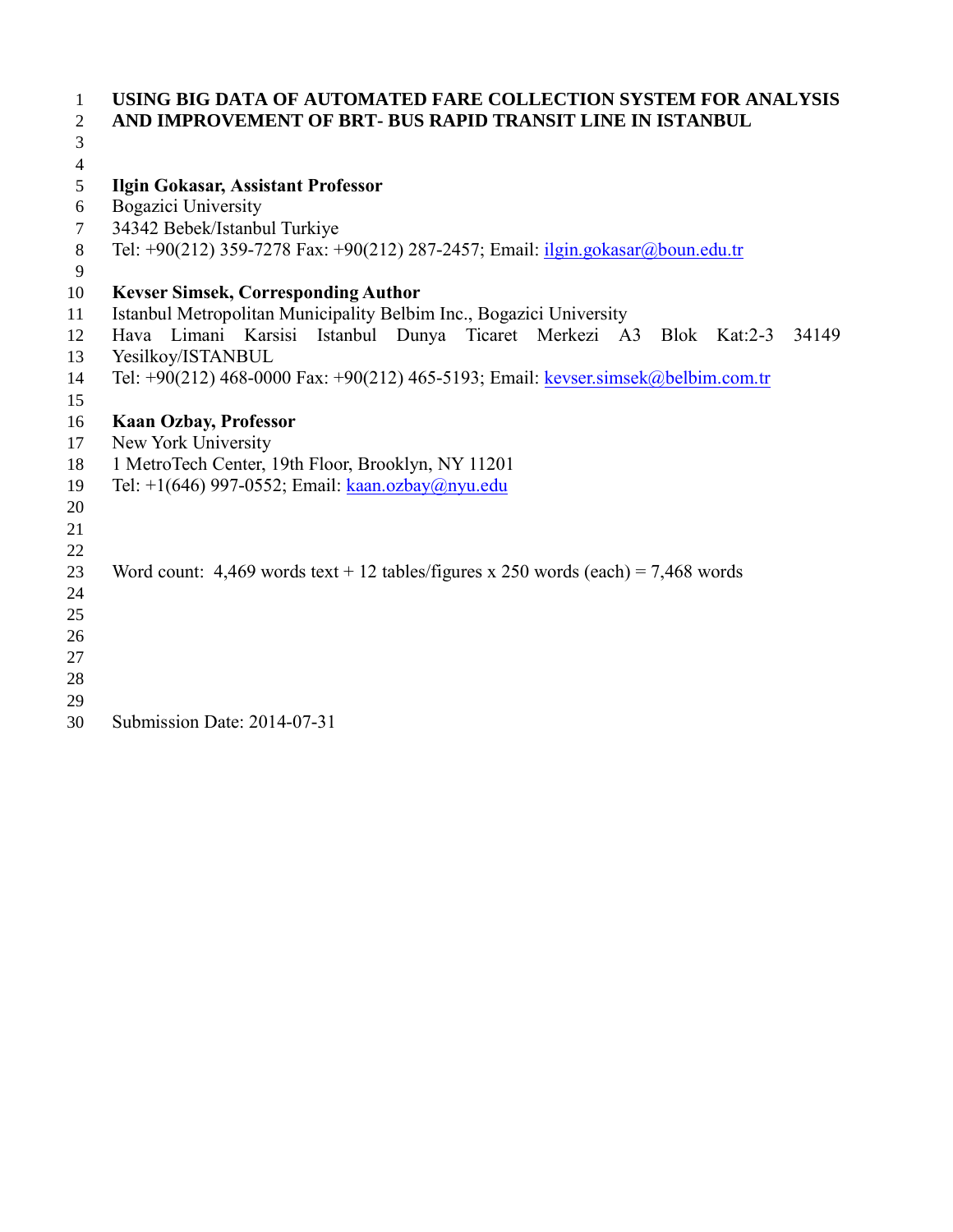## **ABSTRACT**

#### 

| ∠                   |                                                                                                                                                                                                     |
|---------------------|-----------------------------------------------------------------------------------------------------------------------------------------------------------------------------------------------------|
| 3<br>$\overline{4}$ | Istanbul's smart card fare collection system generates large amounts of operational data from the<br>BRT-Bus Rapid Transit line. In addition to ridership, it captures system-wide transactions and |
| 5                   | provides comprehensive data records on usage. Processing and analysis of these data open new                                                                                                        |
| 6                   | opportunities in transportation and travel behavior research. This paper presents a qualitative                                                                                                     |
| $\tau$              | analysis of smart card (Istanbulkart) activity for the BRT-Bus Rapid Transit and investigates its                                                                                                   |
| $\,8\,$             | potential for understanding complexities of the system and characterizing travel behavior. In this                                                                                                  |
| 9                   | paper, an assessment of spatial and temporal travel behavior of commuters including mode choice,                                                                                                    |
| 10                  | travel, and waiting times, is performed using Rstudio, a free and open source integrated                                                                                                            |
| 11                  | development environment (IDE) for R. As a result of this qualitative analysis an evaluation of the                                                                                                  |
| 12                  | automated fare collection system and pricing policies for public transportation along with some                                                                                                     |
| 13                  | recommendations for improving the planning and management of the BRT-Bus Rapid Transit line                                                                                                         |
| 14                  | are provided.                                                                                                                                                                                       |
| 15                  |                                                                                                                                                                                                     |
| 16                  |                                                                                                                                                                                                     |
| 17                  |                                                                                                                                                                                                     |
| 18                  |                                                                                                                                                                                                     |
| 19                  | Keywords: Smart card (Istanbulkart); Automated fare collection; Transportation planning; Transit                                                                                                    |
| 20                  | data; BRT-Bus Rapid Transit                                                                                                                                                                         |
| 21                  |                                                                                                                                                                                                     |
| 22                  |                                                                                                                                                                                                     |
| 23                  |                                                                                                                                                                                                     |
| 24                  |                                                                                                                                                                                                     |
| 25                  |                                                                                                                                                                                                     |
| 26                  |                                                                                                                                                                                                     |
| 27                  |                                                                                                                                                                                                     |
| 28<br>29            |                                                                                                                                                                                                     |
| 30                  |                                                                                                                                                                                                     |
| 31                  |                                                                                                                                                                                                     |
| 32                  |                                                                                                                                                                                                     |
| 33                  |                                                                                                                                                                                                     |
| 34                  |                                                                                                                                                                                                     |
| 35                  |                                                                                                                                                                                                     |
| 36                  |                                                                                                                                                                                                     |
| 37                  |                                                                                                                                                                                                     |
| 38                  |                                                                                                                                                                                                     |
| 39                  |                                                                                                                                                                                                     |
| 40                  |                                                                                                                                                                                                     |
| 41                  |                                                                                                                                                                                                     |
| 42                  |                                                                                                                                                                                                     |
| 43                  |                                                                                                                                                                                                     |
| 44                  |                                                                                                                                                                                                     |
| 45                  |                                                                                                                                                                                                     |
| 46                  |                                                                                                                                                                                                     |
| 47                  |                                                                                                                                                                                                     |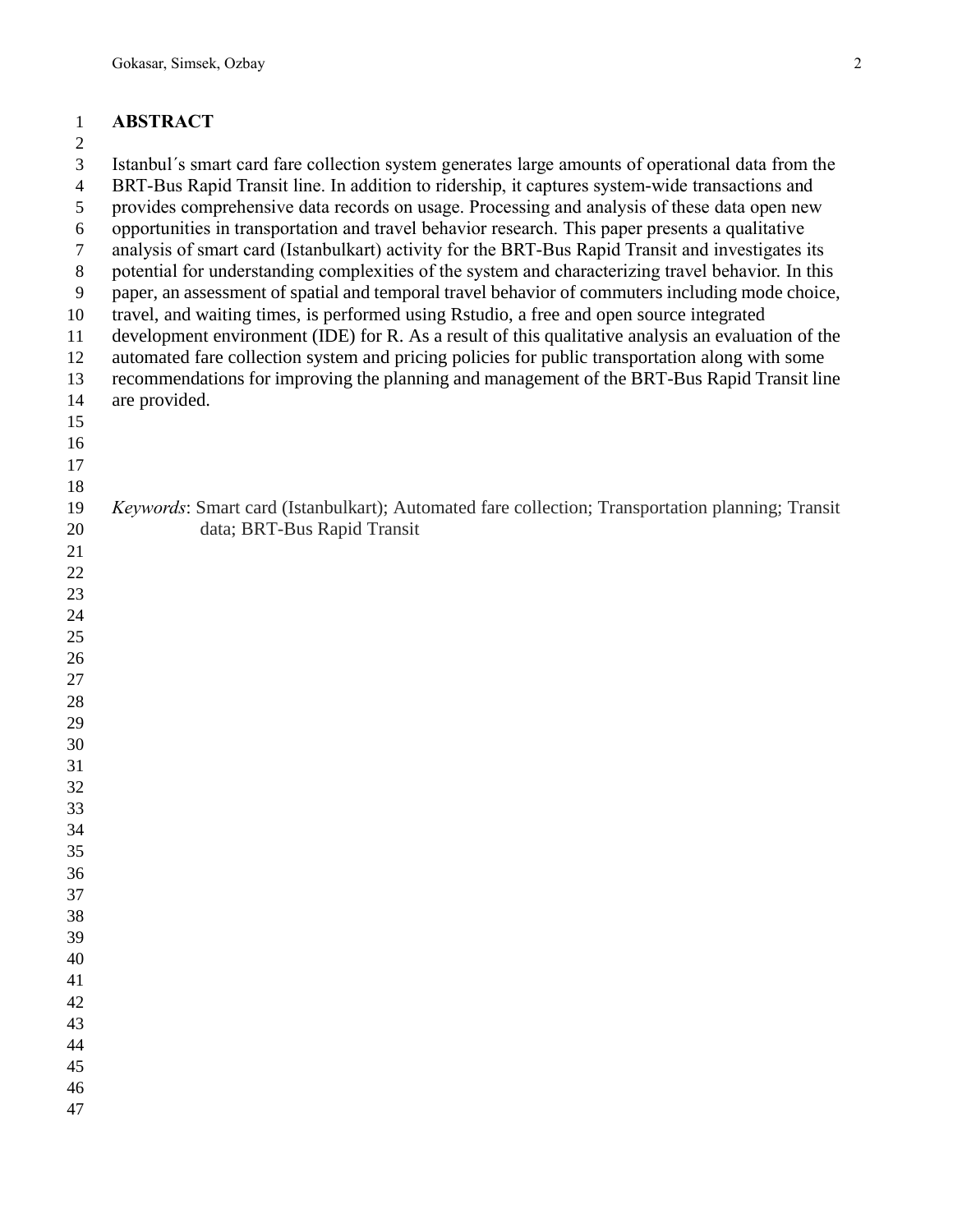#### **I INTRODUCTION**

#### 

#### **Automated Fare Collection (AFC) - Smart card (Istanbulkart) Technology**

With the improvement of smart card technology, automated fare collection systems have become

the most common collection method used by public transit authorities. Since their invention in the

- 1969, new uses have been added to the original purpose of smart cards. They are portable and
- durable, features that make them useful for many purposes, such as authorization, payment, and
- identification. One important use of the smart card is the collection and processing of data.
- 

Smart cards have become the fast, contactless, wireless technology of choice. Since 1994 Istanbul

- first used the Akbil for fare collection, and then, with the improvement of contactless transport
- systems, which respond to the requirements of operators and end-users alike, the smart card,
- appropriately named the Istanbulkart, was put into service in Istanbul's public transportation
- system in 2004. Today, the Istanbulkartcard can be used for payment for all modes of public
- transport.
- 

The operators of Istanbulkart technology reduced the system's fraud and maintenance costs by

replacing the inefficient paper-based fare collection system. Istanbulkart saves time by getting rid

of queues for paper tickets. With use, the data collection and reporting capacity of the Istanbulkart

- has been improved.
- 

 Istanbulkart is similar in look and size to a credit card. It is used to pay for transportation in place of more traditional methods, such as tickets and cards with magnetic stripes. Each Istanbulkart has a unique serial number. A card can be assigned to a specific individual or it can be anonymous, and each unique card ID represents one single person. This enables analysis of individual itineraries and opens new ways for understanding people's travel behavior on short as well as long term

- scales.
- 

 In Istanbul, the fare charge for each customer is based on travel distance, transport mode, and certain demographic attributes, such as prioritized rates for elderly people, children, students, senior citizens, government employees, etc. A range of payment and fare options can be created electronically. Currently, for example, 37 different media types and 69 different fare types are provided by the Istanbulkart (Table 1). Fares are collected by an automated reader (Validator) next to the driver or at a turnstile before one boards a transport vehicle. The Validator is a smart device that does validity checks, collects fares in accordance with specified tariffs, and records the result

of all transactions. Data collected from the stations are transferred from the stations' data transfer

computers to the automated fare collection server located in the data center by means of an

- established external network.
- 
- 
- 
- 
- 
- 
- 
-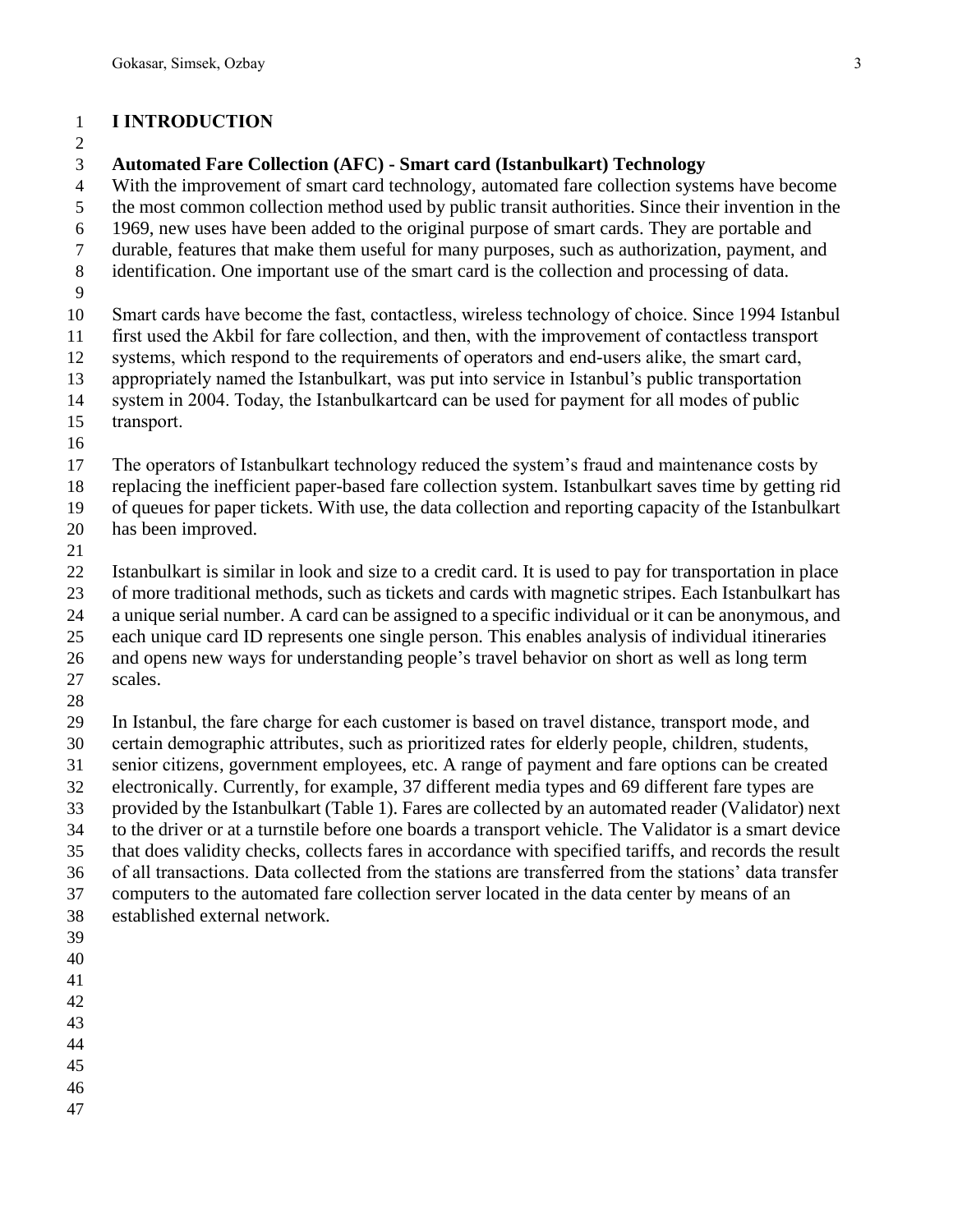| <b>Ticket Types</b> |                             |            | <b>Definition</b>                       |
|---------------------|-----------------------------|------------|-----------------------------------------|
|                     |                             | SJ         | Single Journey Ticket<br>$\overline{5}$ |
| CR Media            |                             | AT         | Anonymous Ticket<br>$6-$                |
|                     |                             | <b>RFT</b> | <b>Reduced Fare Ticket</b><br>7         |
|                     |                             | <b>FET</b> | Free Entry Ticket<br>$\frac{8}{5}$      |
|                     |                             | <b>ST</b>  | Seasonal Ticket<br>9                    |
|                     |                             | FC         | <b>Function Card</b><br>$\overline{10}$ |
|                     |                             | Akbil      | Ancient anonymous ticket<br>$H^{\perp}$ |
|                     | Limited Usage Tickets       | birGec     | 1 Journey Ticket<br>$\overline{12}$     |
| From Istanbul AFC   |                             | ikiGec     | 2 Journeys Ticket<br>$\overline{13}$    |
|                     |                             | beşGec     | 5 Journeys Ticket<br>$\frac{14}{5}$     |
|                     |                             | onGec      | 10 Journeys Ticket<br>$+5$              |
|                     |                             | Anonymous  | Anonymous Ticket<br>$\pm 6$             |
|                     | <b>Stored Value Tickets</b> | Discounted | <b>Reduced Fare Tickets</b>             |
|                     | <b>Istanbulkart</b>         | Free       | 17<br><b>Free Entry Tickets</b>         |
|                     |                             | Function   | 18<br><b>Function Cards</b>             |
|                     |                             |            | 19                                      |

#### **TABLE 1 Istanbul Public Transportation System Ticket Types**

Fare collection methods usage percentages for the BRT line are Istanbulkart 95%, Limited Usage

Card 3%, and Akbil 2%. (1)There are refund machines at the exits from BRT- Bus stations. These

machines recognize the cards of travelers who have used only a portion of the line and credits them

with refunds up to 46% of the full fare. Hence, the trip time of each traveler can be calculated from

information taken from the refund machines (Figure 1). The graphics are obtained for

approximately 46% of all travelers because only some travelers receive refunds to their

- Istanbulkarts (2).Thus, besides of the information on boarding time and location, the data collected
- from Istanbulkart cards contain detailed records of alighting times and destination location for Bus Rapid Transit (BRT) stations.
- 



**FIGURE 1 BRT-Destination station data process flow chart.**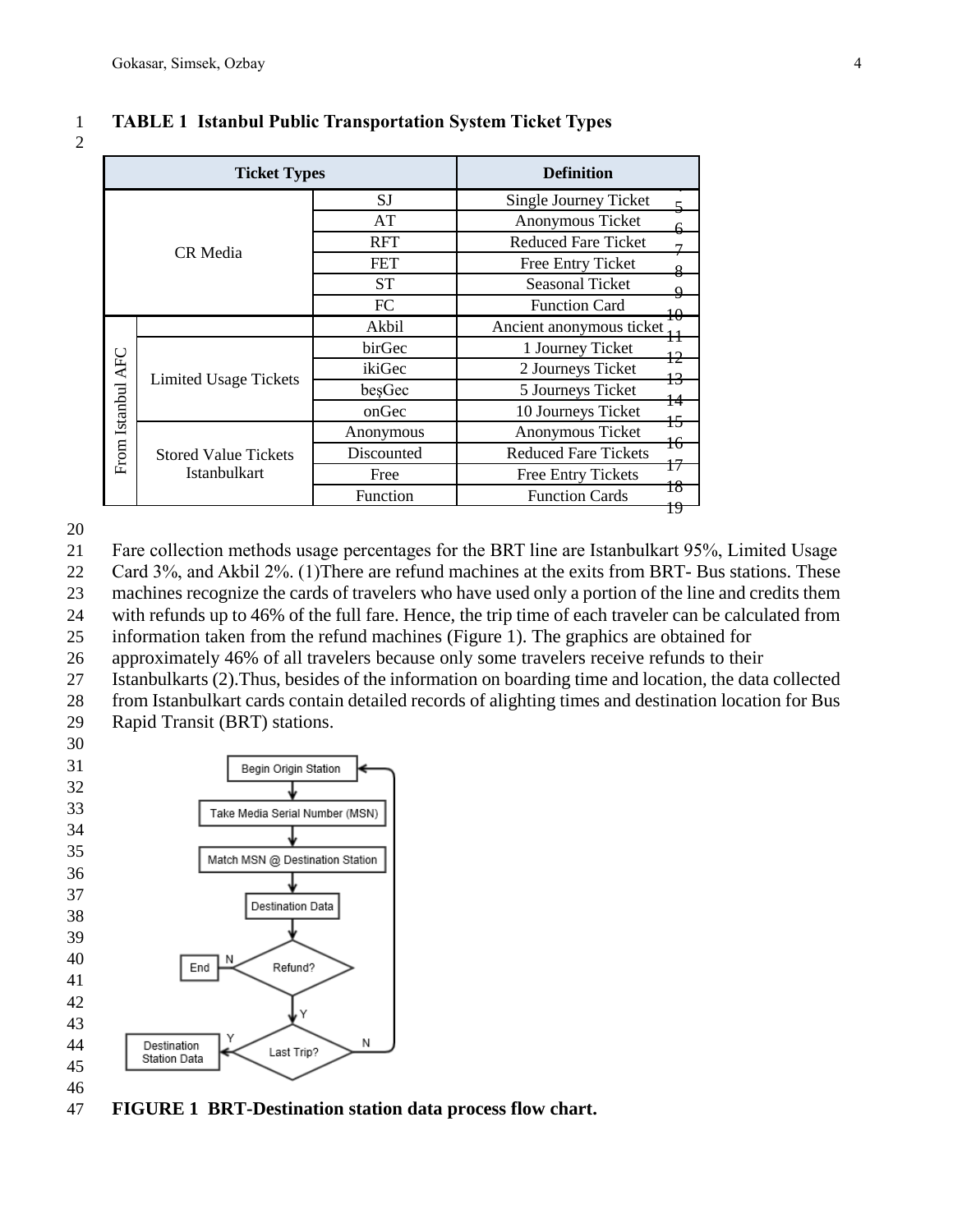- Typically, the date and time of the transaction, status of payment (transfer, acceptance, or refusal),
- card ID, fare type (student, adult, senior), route ID, and other related data are stored in the
- Validator and the central server (3). Because these data allow for more detailed assessment of
- travel behavior and mobility patterns they are invaluable for transit planning, long term planning,
- and daily management of the transportation system. Masses of data are collected and stored,
- complicating the process of analyzing the data.
- 

## In brief, by using a smart card system, transportation authorities have access to:

- 1. personal travel data of millions of people,
- 2. information about each card and/or traveler,
- 3. continuous trip data including refund information,
- 4. identity of user and frequency of use.
- Despite the accumulation of so much information, it is difficult to improve the Istanbulkart's usability and accessibility for the following reasons:
- 1. Its prevalent purpose is not to monitor performance of the transportation system; hence, additional passenger trip information such as destinations and delays cannot be directly retrieved.
- 2. Each passive data collection method has its disadvantages, and processing usually requires additional knowledge. Interoperating and mining heterogeneous datasets would enhance both the depth and reliability of transportation studies.
- 3. The amount of data obtained is increasing tremendously (approximately 6 million distinct Istanbulkart data every day) and traditional data processing methods might not be equal to 24 the task.
- 

 Such data barriers make the development of a large-scale transportation performance monitoring system cumbersome and slow (4).

# **Istanbul BRT –Bus Rapid Transit**

 The Bus Rapid Transit system (BRT) of Istanbul began service in 2007 with the intent of reducing traffic congestion on arterial roads while providing quick and comfortable transportation. The line connects the Asian and European sides of the city,so it is the only intercontinental BRT system in the world.Thanks to this connection, the duration of the 52 kilometer journey from Beylikduzu on the European side to Sogutlucesme on the Asian side has been reduced to 98 minutes (Figure 2).

- 
- The salient features of BRT-Bus Rapid Transit are
- 1. fast transportation (30 seconds service frequency);
- 2. appropriate for metropolitan area with high population;
- 3. environmentally friendly;
- 4. comfortable alternative transportation.
-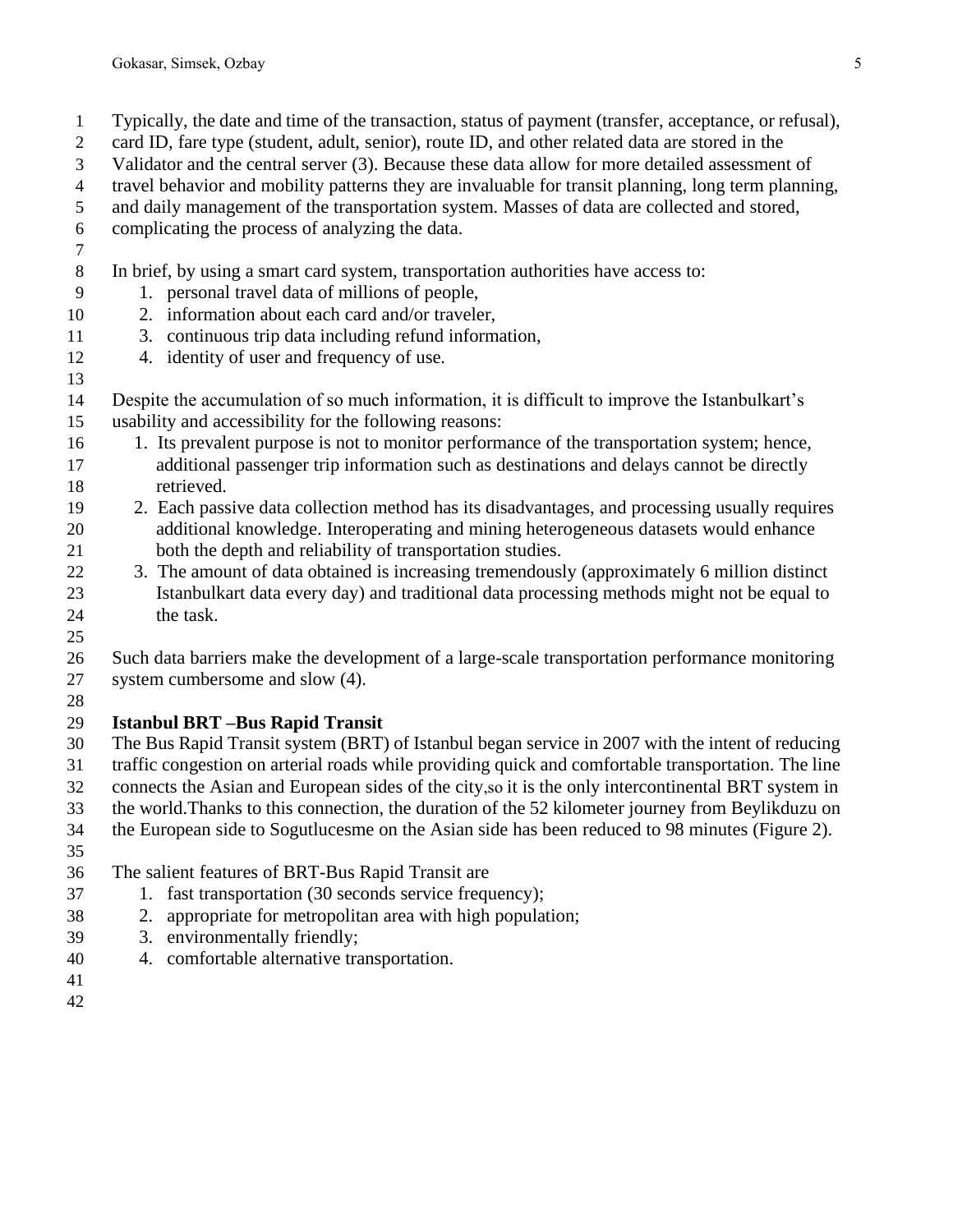

#### **FIGURE 2 BRT-Bus Rapid Transit Line Map.** The yearly and monthly increase of ridership on the BRT-Bus Rapid Transit is illustrated in Figure 3. The increase is due mainly to improvement of the transfer points and the addition of new lines



# 

**FIGURE 3 Number of Passengers per month.**

 Figure 4 shows Fare types /Stations per year (2013). Regular fare tickets have the highest share among the total fare types. Figure 5 shows arrivals and departures (gray-dark gray); red sketches show direction to the Asian side, blue sketches show direction to the European side.

- 
-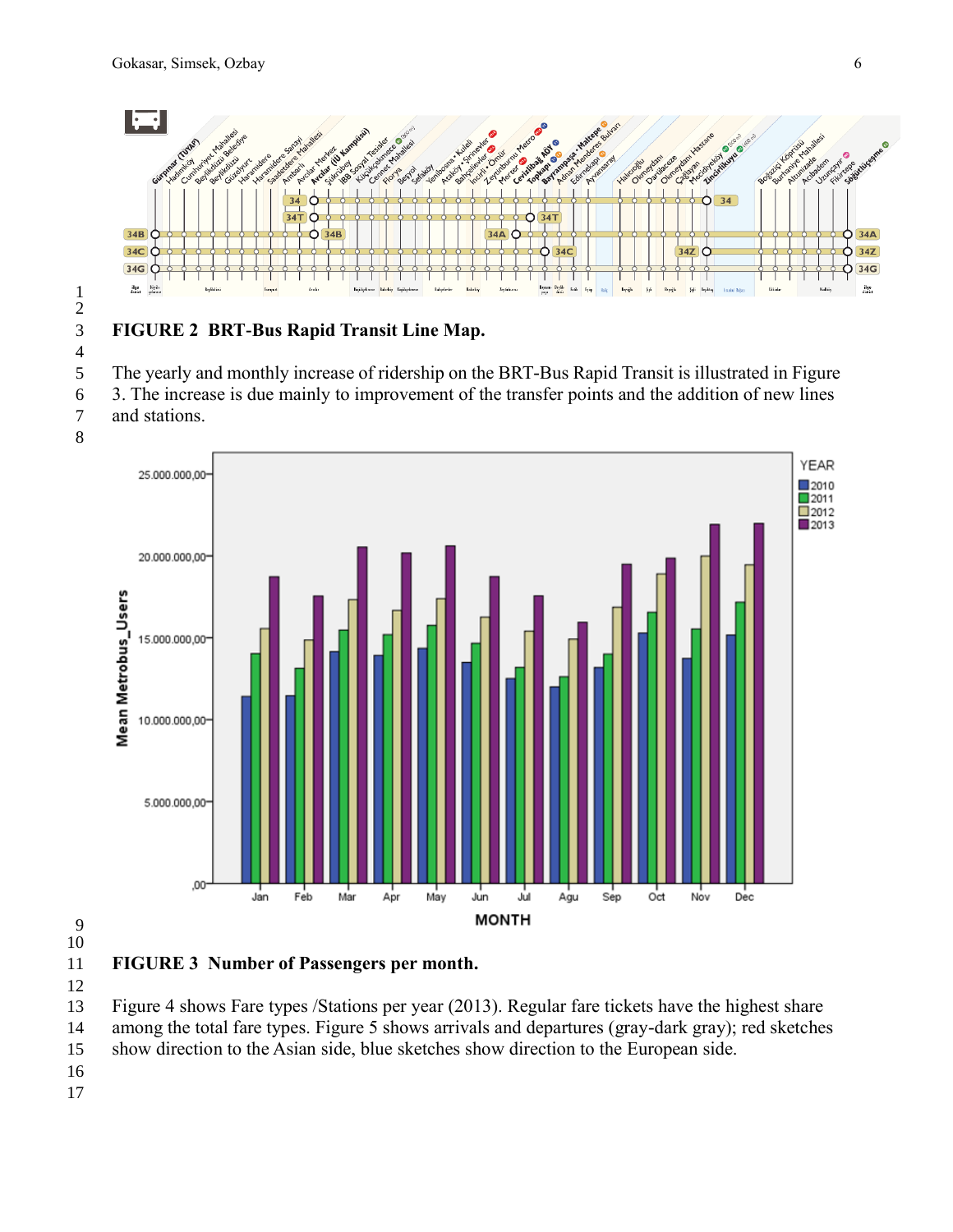



 

**FIGURE 5 BRT journeys /Asian side (red) and European side (blue) (2013).**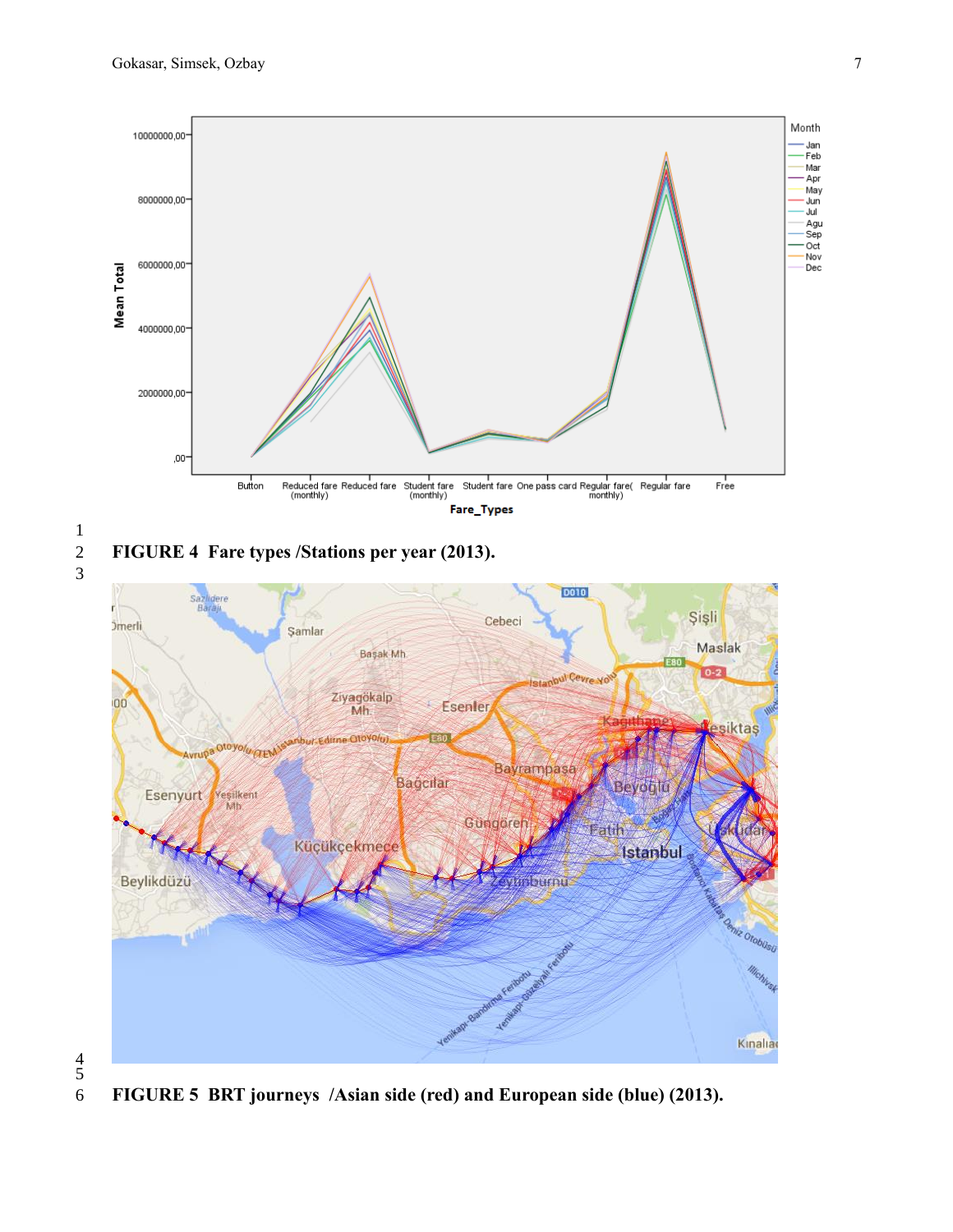his or her card, the full price is charged; then, at the destination station, he or she uses the card

again, either at a refund machine or on another transit vehicle. First and last usage dates (by mining

 more than 6,000,000 different passenger data per day) were recorded to obtain mean travel time and origin-destination station data.

#### **2.LITERATURE REVIEW**

There are several BRT applications similar to Istanbul BRT line in other metropolitan cities of the

world, such as Guangzhou, China, Bogotá, Colombia, Rio de Janeiro, Brazil, Lima, and Peru

(6),and the number of published articles, and papers on smart card data analyse of BRT systems is

increasing. A comprehensive survey on this topic is offered by CALSTART (2005) reflects what

 the transit properties are saying regarding the effect of BRT vehicles on ridership. Specific issues addressed include 1) whether the vehicles are branded and/or styled differently than the

communities' regular buses, 2) whether the BRT vehicles themselves were responsible for

changes in ridership levels and 3) the effect of the vehicles on community acceptance of the BRT

system. The survey results indicate that ridership levels increased after BRT system

implementation, and, in some cases, up to one third of the new riders came were new to transit and

an additional third were riding more often.(7) Moreover previous work with focus on Case Studies

in Bus Rapid Transit identifies the potential range of bus rapid transit (BRT) applications, and

provides planning and implementation guidelines for BRT was released in January 2004 (8). Chu

 et al. (2010) presented a methodology for characterization of trips based on socio-demographic characteristics, multiday travel patterns and association of travel with specific locations (9).

Main motivation of this paper is the analysis of smart card (Istanbulkart) data generated by the

BRT-Bus Rapid Transit in Istanbul and the investigation of its potential for understanding

complexities of the system and characterizing travel behavior. An assessment of spatial and

- temporal travel behavior, including mode choice, travel, and waiting times based on smart card is
- another goal of this paper.
- 

# **3. PRESENTATION AND ANALYSIS OF BRT-BUS RAPID TRANSIT DATA**

 In this paper, we adopt the definitions used by the Istanbul Land Transportation Authority (ILTA), and define a journey as one-way travel from one activity to another. Each journey consists of one

or more consecutive journey stages or trips on the BRT line or a different transportation mode. To

deal with the problems of analyzing big data, we enable visualization and analysis of

 transportation performance measures by using Rstudio and Microsoft Excel to highlight connections among heterogeneous transportation data sets, including Istanbulkart data (10).These

programs provide a data-rich visualization platform from which to monitor transit network

performance for purposes of planning and operations. This method will also prove to be useful for

- data-driven transportation research.
- 

This data set was already pre-processed by ILTA and the single trips of each customer were

aggregated to journeys according to fare rules and stations (2014). For further processing of the

- data, we used the MySQL open-source database in combination with MS Excel.csv file format and
- Rstudio software to extract passenger origin information from the Istanbulkart data. All BRT
- stations are geocoded using information provided by ILTA. The original aggregated one-day data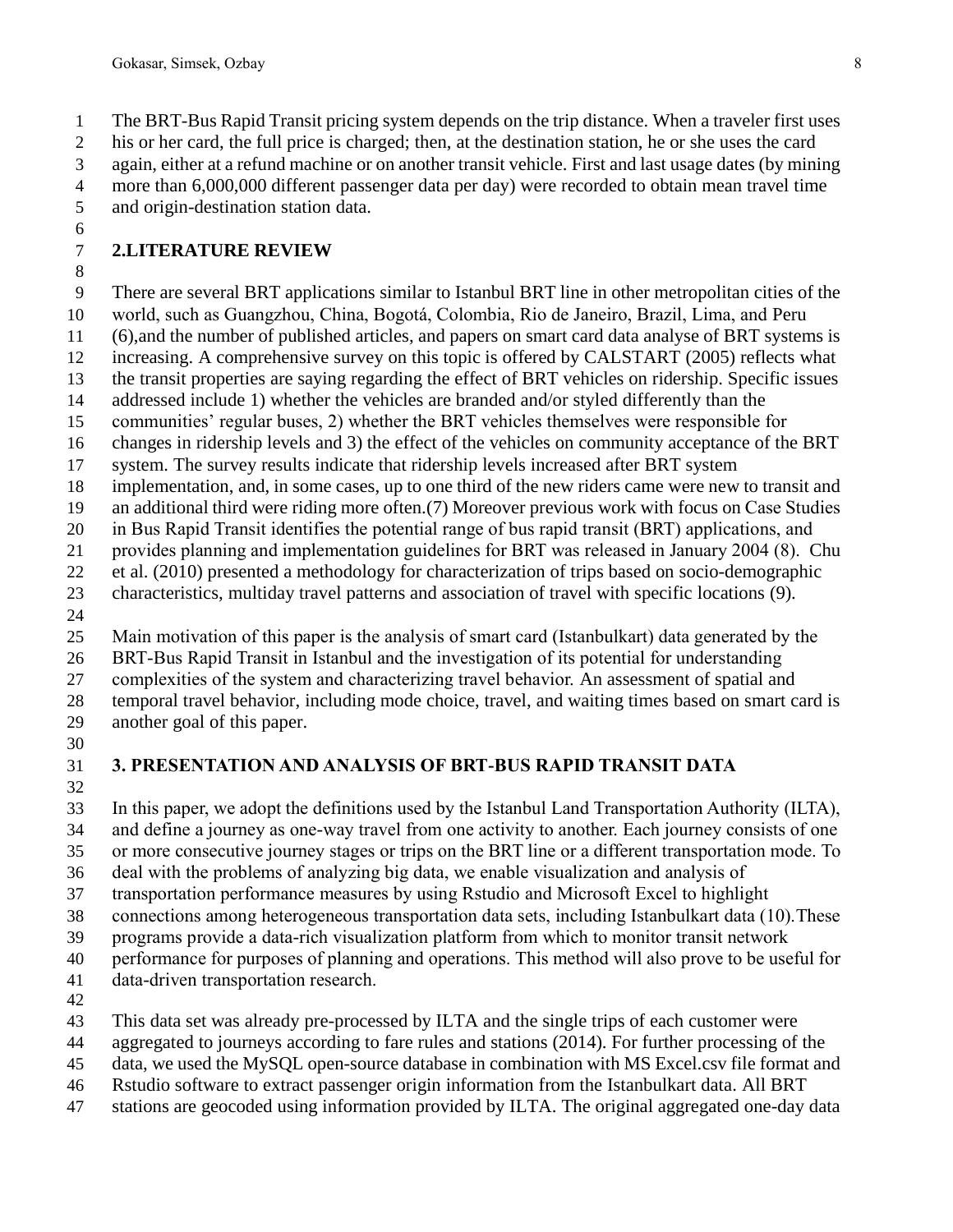- set contains ca. 800,000 journey records and ca. 460,000 unique card IDs. In the process of
- preparation and reviewing of these data, about 4,000 journeys (1.1%) were removed from the data
- set because of errors, illogical journey routes, and missing values.
- 
- A variety of methods can be used to characterize and analyze public transport usage on BRT lines.
- Description in spatial and temporal dimensions are often used by transportation planning
- authorities as indicators of performance and quality of service. The objective of this section is not
- to provide comprehensive statistical description of the BRT line system but to show how
- Istanbulkart data can be specifically used as indicators of region- and culture-specific travel
- behavior and external factors that influence people's travel decisions and waiting times.
- 
- In the analysis of times, the time at which people decide to start their travel can provide valuable
- data. Figure 6 shows the temporal distribution of boarding times at the first stop or station of the
- journey for all BRT line journeys during 24 hours. The sharp peaks in the morning and evening
- hours are noteworthy. The evening peak shows a high number of journey starts concentrated
- within a 25-45 minute period. The fact that many people start their journeys almost synchronously
- during the morning as well as the evening peak hours suggests that there is not much flexibility in
- the travel time choice for commuting, probably as a result of commonly inflexible working hours
- in Istanbul. Additionally, it is worth noting that the small peak around 1:00 p.m. in the afternoon
- might be the result of lunch time travel, part-time workers going to or leaving work, and class
- hours in educational institutions.
- 

The representation of trip distribution highlights the main advantages of analysis based on AFC

- data as opposed to the commonly used self-report survey. High temporal resolution and reliability
- of records allow aggregation on a minute basis and thus the detection of sharp peaks, which are
- clearly visible in Figure 6.
- 



#### 10 mins time intervals

# 

## **FIGURE 6 Trip start distribution.**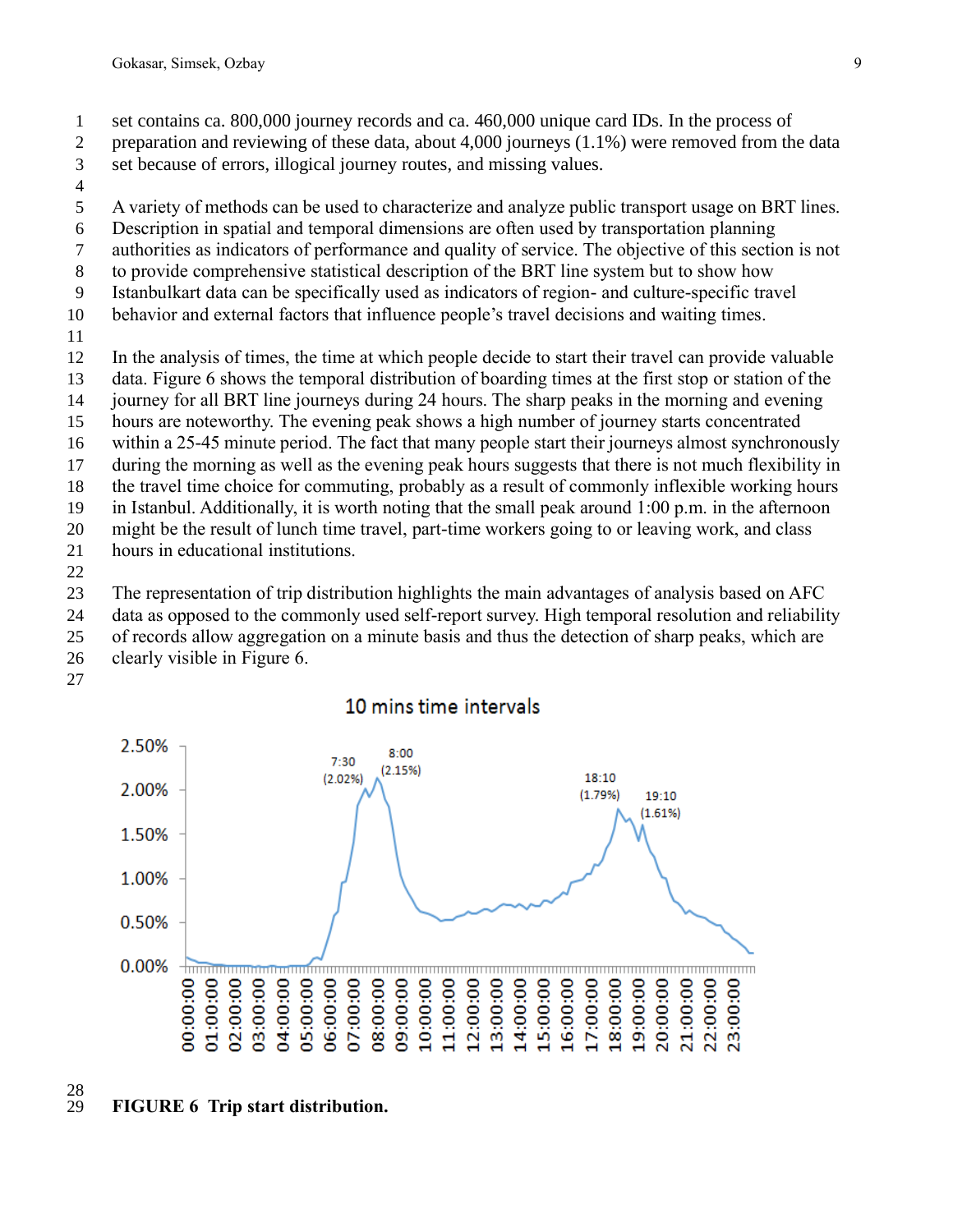#### **Identification of Waiting Times**

Another important temporal measure, which has implications on travel behavior and route choice,

is waiting time, i.e., the amount of time between a passenger's arrival at a station or stop and the

- boarding of a vehicle. No information on the waiting time of bus passengers can be obtained from
- Istanbulkart data, since the smart card readers, on which passengers tap their Istanbulkarts as they
- board a bus, are located inside the bus. However, Istanbulkarts are tapped when a passenger enters
- and leaves a BRT station, not on board the vehicle. This means that waiting time is a part of total
- recorded travel time and can be extracted from Istanbulkart data.
- 

 In this paper we use the term "waiting time" to describe the amount of time a passenger spends inside a station, which includes time spent walking in the station and actual waiting time. In order to extract this time for each station, all BRT trips from any one station to other stations on the same BRT line are considered. Hence only direct, uninterrupted trips without interchanges are used for the calculation of waiting times. Travel times of passengers traveling between each pair of stations in each direction are extracted. It is assumed that the fastest passenger arrived at the platform just in time and did not have to wait for the train at all. That passenger's waiting time is considered to

- be zero and is used as a benchmark. By subtracting this benchmark time from the travel times of all
- other customers travelling between the same two stations, waiting times of these passengers are
- obtained (Figure 7).
- 

# Average waiting times (in-station times) per station



 

## **FIGURE 7 Average waiting times (in-station times) per station for West-East BRT Line during 24h**

 Dependent on the focus of the analysis of waiting times at BRT stations, information on significant service frequency changes during the day as well as potentially overcrowded trains can be gained. However, it is important to note that because of the method for defining and identifying waiting time, the absolute time values do not precisely indicate the service frequency at a particular station. Large hub stations with several access points tend to have larger variations and higher averages of waiting times, which reflects different lengths of access routes from different entry points. In Figure 7 the average waiting times per station for Istanbul's West-East BRT line are shown. As

- expected, large hub stations with long underground access routes such as Saadetdere, BRT Station
- 9, show longer waiting times. Notably the longest waiting time is found for Uzuncayir, BRT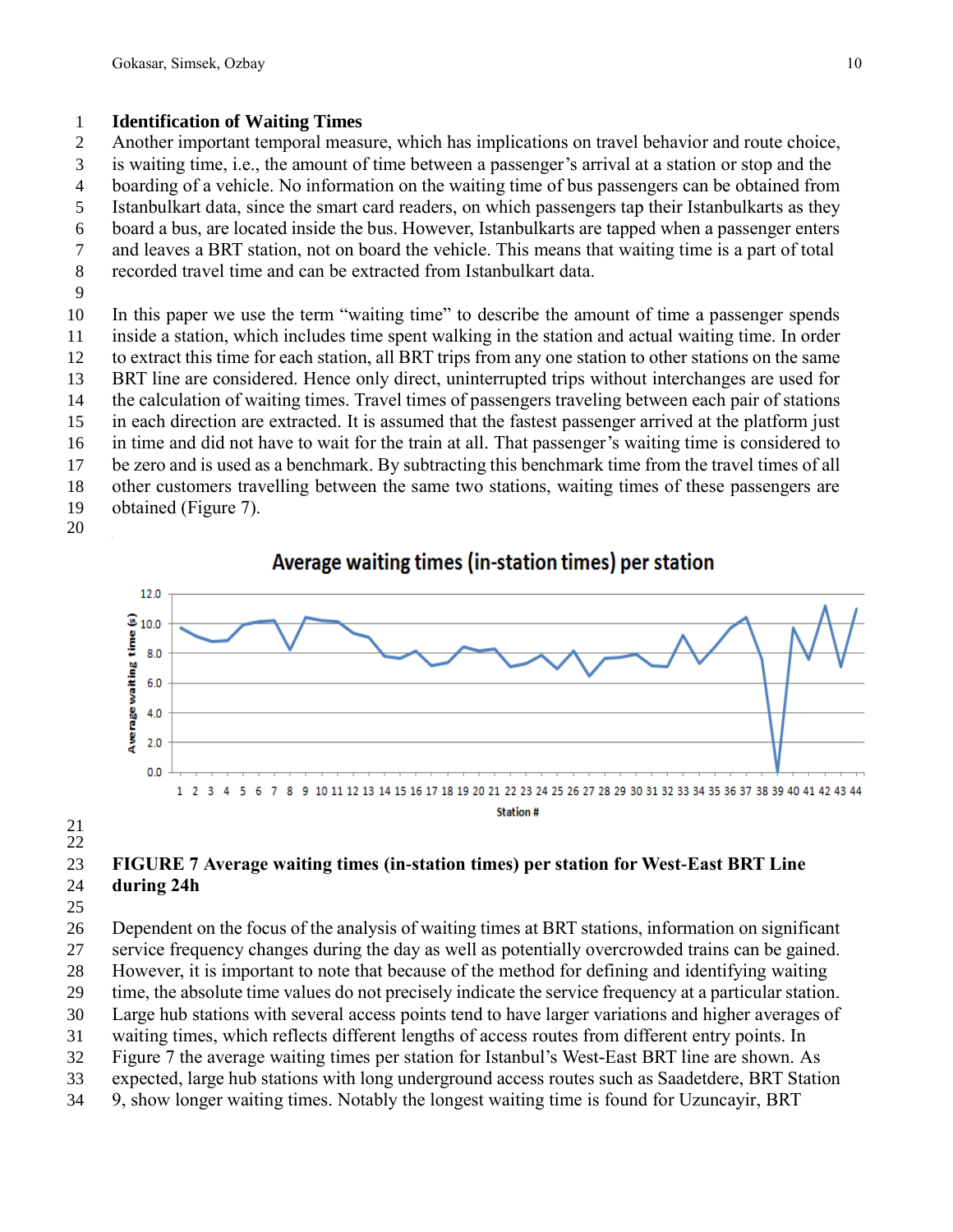high passenger volumes at the first station on the Asian side. Next to the common waiting time

 distribution around 7 minutes, a second peak of waiting times ranging from 10 to 13 minutes is clearly visible. This peak results from passengers who take BRT in the opposite direction towards

- the last stop at Zincirlikuyu and then stay on board to secure a seat during the morning peak hour.
- This observation leads to an interesting conclusion: the value of having a seat is exceptionally high
- and for some people it is worth about 6 minutes of additional travel time. This finding is also an
- indication of high passenger volumes and long BRT journeys. In the case of journeys from the
- Zincirlikuyu station, the average distance to the destination station for passengers taking the detour over the Edirnekapi Station is 7 stations longer compared to passengers taking the direct way.
- 
- 



 

#### **FIGURE 8 Waiting times at the Uzuncayir BRT Station for journeys starting between 7am-10am**

## **Activities as reason for BRT travelling**

 People usually travel from one place to another because they want to conduct activities, such as work, education, leisure, or social intercourse, that cannot be performed in the desired way at their current location. Hence, in order to understand people's travel behavior in terms of mobility patterns and traffic volumes, it is necessary to look at their daily activities and their locations. In the absence of comprehensive data sources such as a whole population census, one of the main challenges in modelling travel behavior results from a lack of verified data of high spatial resolution on people's home and particularly work locations (11). However such information is important not only for transport planning and implementation of agent-based transport models, but is also invaluable in the areas of urban development and land-use planning. Travel patterns observed in smart card data from public transport can provide important information on people's primary activity locations and can help to verify and refine existing models and assumptions.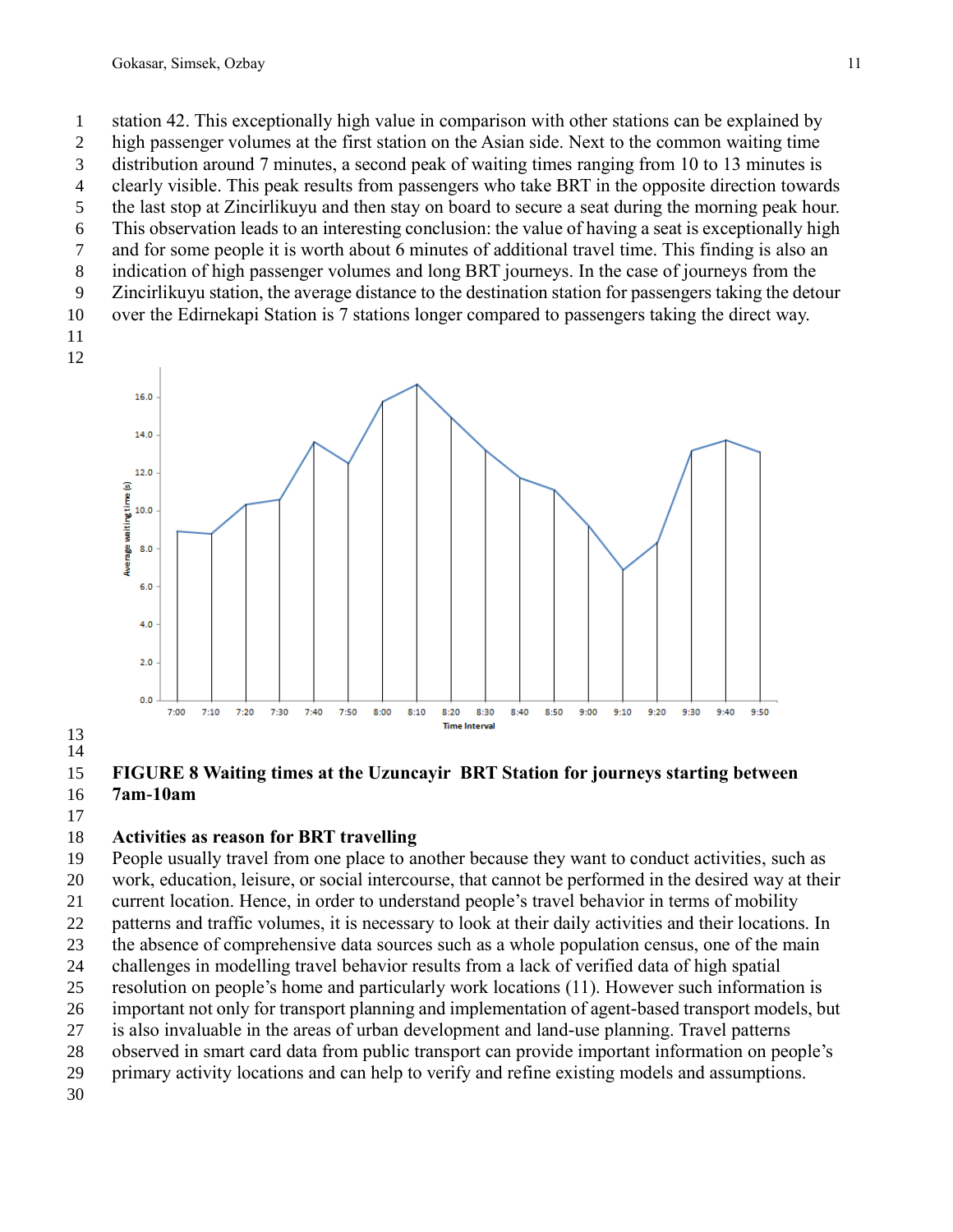To describe the activities of a particular person, the recorded daily journey chain of that person

must be consistent. Consistency in the context of AFC smart card data means that the person who

- arrived at an activity location by public transport has to leave at the end of the activity by public
- transport; otherwise the duration of the activity cannot be extracted. The assumption of
- consistency based only on AFC data is hard to verify since the use of any means of transport other than public transport, e.g., walking, cannot be detected. However, obvious cases of inconsistency
- can be detected by analyzing the distances between the alighting location of the last journey and
- the boarding location of the following journey (Figure 9).
- 



 **FIGURE 9 Metrobus transits and most common boarding stations.** 

The analysis of distances between Istanbulkart journeys is shown in the form of a cumulative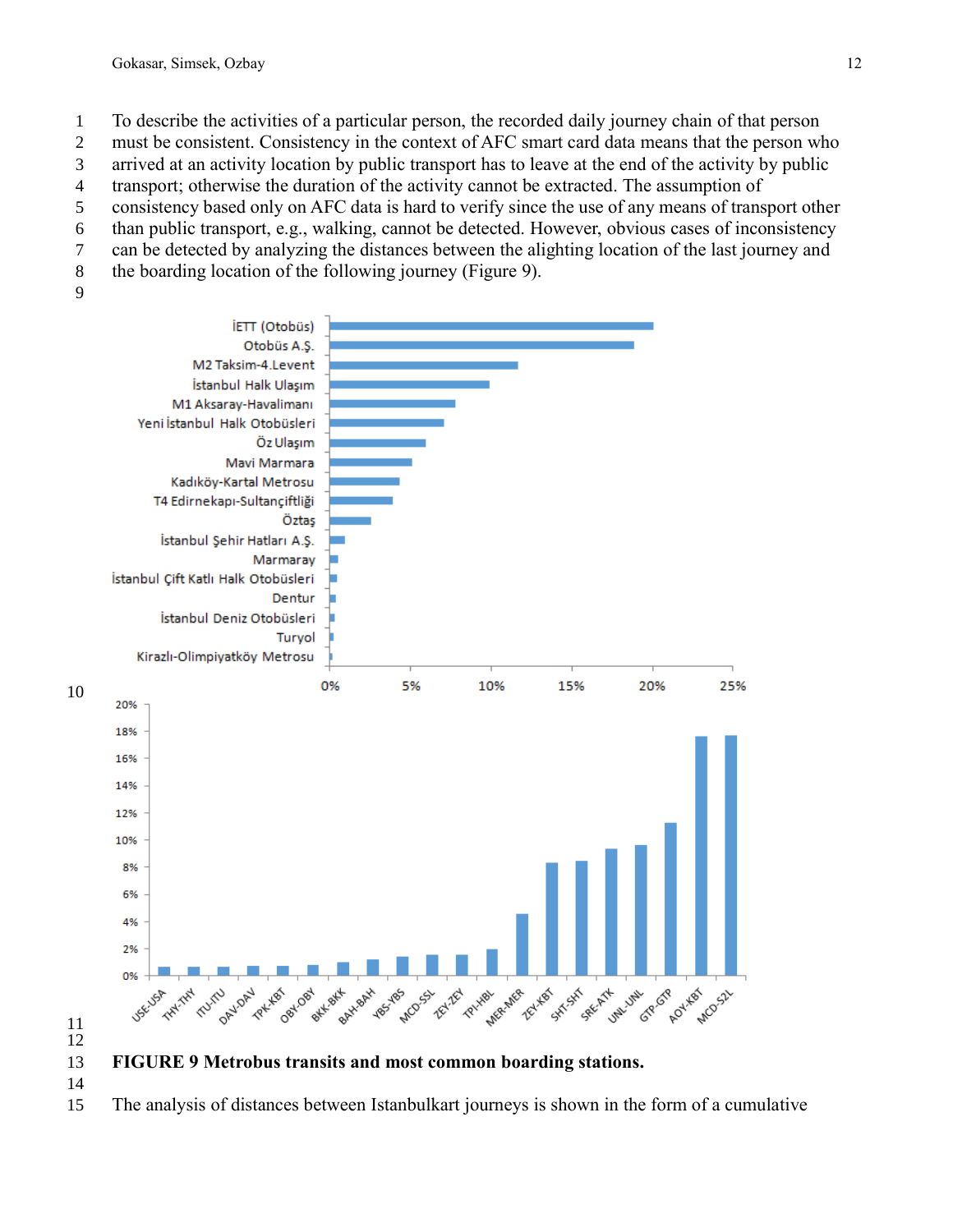- relative frequency graph in Figure 10. Only persons with more than one journey recorded in the
- one-day Istanbulkart record were evaluated. The graph shows that 90.2% of journeys following a
- previous journey start less than 2 km away from the previous alighting location. This indicates that
- the majority of public transport users do not switch to other transport modes between public
- transport journeys.
- A slightly different picture is obtained by looking at the distances between the first boarding and
- the last alighting station of the day; if they are nearby they are likely to be in the vicinity of
- passengers' home locations. As shown in the cumulative relative frequency graph of these
- distances for all persons in the Istanbulkart data, including those with one journey (Figure 10),
- only 73% return to a station within a radius of 1 km from their first departure station of the day.
- This figure is largely accountable by the fact that 27% of BRT journeys are one-way journeys. To
- better understand mode choice and identify transportation modes used in combination with public
- transport in Istanbul, in the following section we refer to previous annual records of the Land
- Transportation Authority to obtain accurate data (2010-2014).





 $\frac{18}{19}$ **FIGURE 10 Cumulative and relative frequency graph of distances between journey stages**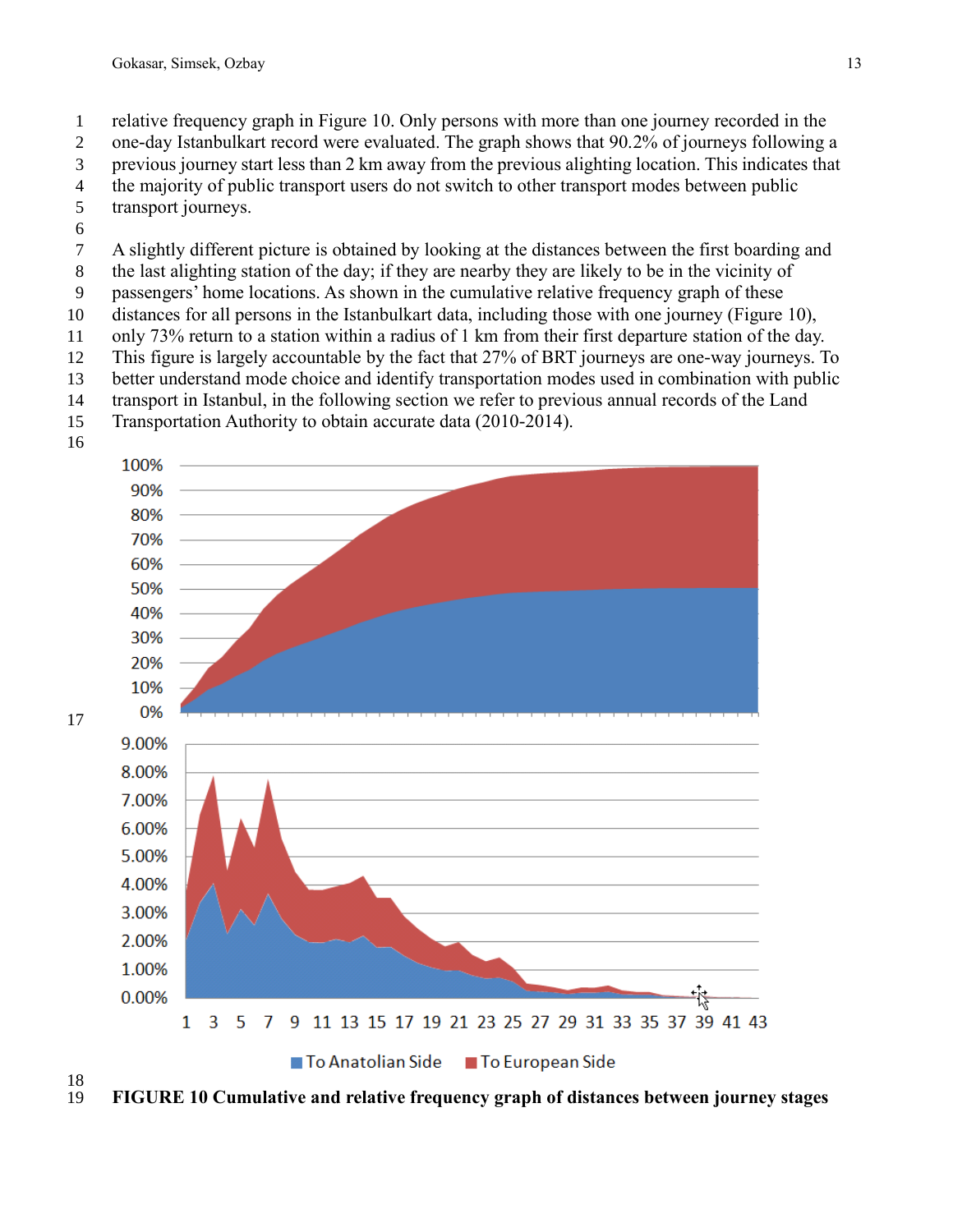- Looking at the distances between starting point and final destination of the day, we observe that
- more than 92% of all persons return to their starting location at the end of the day. Analysis of the
- alternative modes of transport used by BRT users reveals that a total of 64.7% of reported journeys
- are conducted completely on public buses, 7% are on ships, and 29.3% are on rail. We cannot detect other transit modes such as taxi, private car, cycle, foot, or some unknown mode in instances
- when a new journey starts more than 2 km away from a previous alighting location or more than 2
- hours later. Almost all BRT journeys are made as the first or last journey of the day, which
- indicates the high usage of private buses for travel to and from work or academic locations
- (Figures 9 and 10).
- 
- Another important indicator of activity type is the regularity and frequency of trips to and from a
- particular activity area. In order to be able to conduct such analysis, a longer term Istanbulkart
- record of at least several consecutive days is obtained. This enables the analysis of multi-day travel
- behavior and identification of principal activity spaces. The regularity of activities performed there
- would give a strong indication of type. Additionally, analysis of activities can be based on
- demographic factors and differentiation of work activities for adults and educational activities for
- students (11). In this way, the accuracy and reliability of estimated home and work locations and
- their densities can be much improved.(Figure 11)
- 



 

 **FIGURE 11 Arrivals/departures (gray-dark gray) /Asian (blue) and European (red) side (2013).**

- 
- **5.CONCLUSION**
- 

Improving the data-mining process while reducing the time needed for data processing has become

- an important problem for transportation decision makers who now have access to unprecedented
- amounts of operational data. In this paper, Istanbul´s automated fare collection system and pricing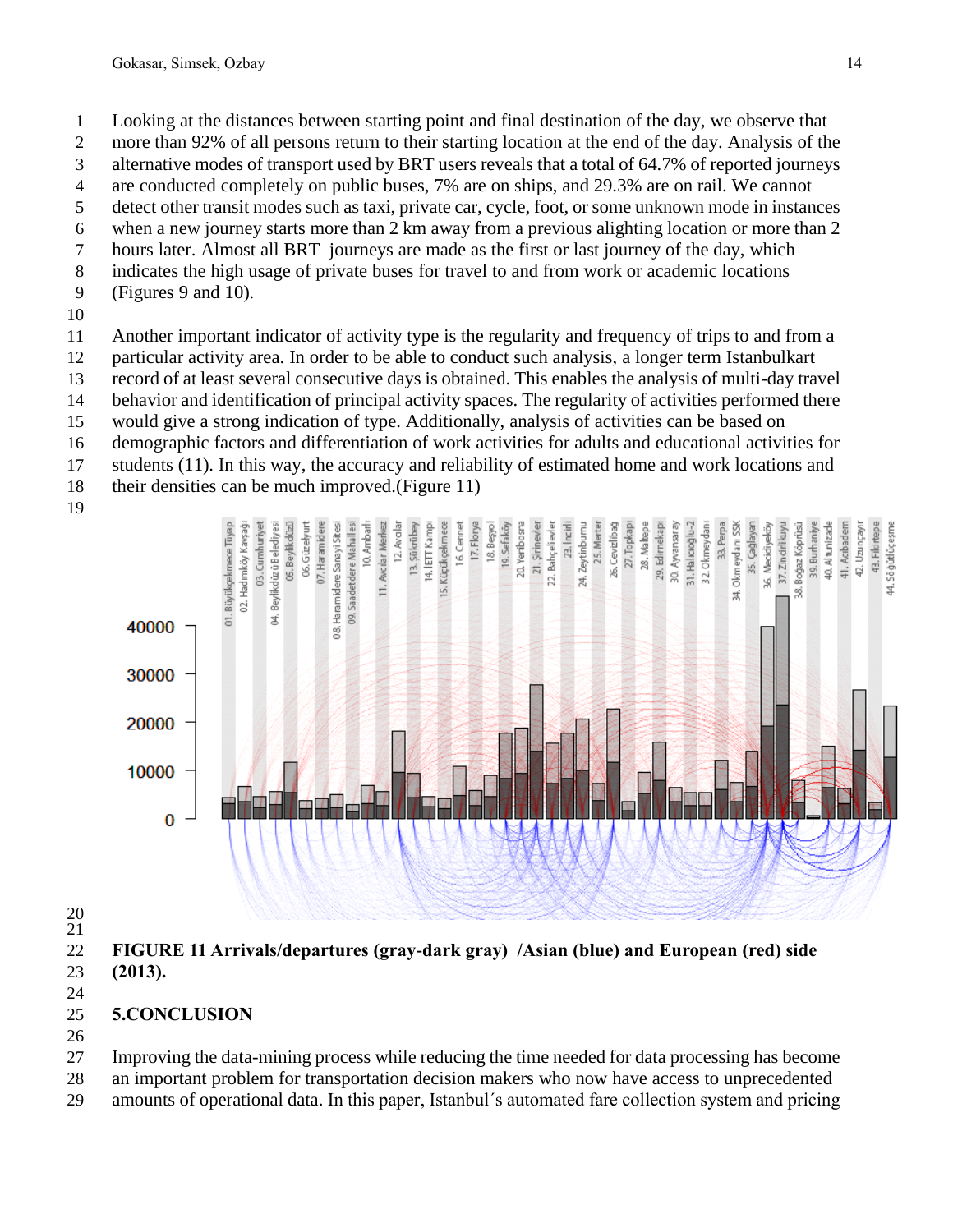policies, the operational sources of big data, have been introduced, and approaches for the use of

- public transport smart card fare payment data for characterizing and analyzing travel behavior
- have been presented. Even though examination of this data source alone is not enough to measure
- the full potential of Istanbulkart data for planning purposes, the processed data used in this study reveal the potential for problems that might be caused by inappropriate handling of the big data
- that Istanbulkart makes available.In this study,we used the Rstudio simulation package which has
- an active user-base and has been applied to other large-scale scenarios.Using Rstudio,we detect
- demand management plans in such a way that utility is improved.Some of the immediate research
- questions that can lead to the improvement of BRT-Bus Rapid Transit line planning and operations
- that we were able to identify as a result of the current study can be summarized as follows:
- 1. Deployment of efficient data mining techniques to analyze large data sets for the purpose of discovering patterns of persistent problems;
- 2. Development of fast and easy to implement visualization tools for this type of big data;
- 3. Use of the Istanbulkart data to devise data-driven algorithms to generate products for operational and planning purposes including time- dependent OD tables and travel time
- estimates.
- 

In this paper,the link between public transport usage and specific activities as a reason for travel

was established, and methods for identifying primary activity locations were described. This is a

first step towards an activity location model based on the public journeys record extracted from

 Istanbul BRT-line data. The disaggregated, multi-day data record, which is becoming accessible for research, will allow expansion and implementation of methods presented in this work.

Furthermore, obtained models of work locations based on Istanbulkart data can be compared with

existing models used by transportation planners. Multi-day data open the door for further analysis

of travel patterns and travel behaviors; for identification of demand profiles for bus routes,

stations, and interchanges; and for development of a public transport route-choice model. Such

future research possibilities add additional value to Istanbulkart data records and contribute to the

development of methods for processing and analyzing smart card data records for the purpose of

- transportation planning.
- 

In the second stage of this study, an integrated data fusion procedure that models the travel patterns

- and regularities of transit riders along the BRT-Bus Rapid Transit line will be developed. This
- procedure will incorporate transit riders' trip chains based on their temporal and spatial
- characteristics and effectively capture their historical travel patterns. We will examine big data in

the rate of streaming data; and "veracity," the relative certainty of data (12). Then, through

examination of travel patterns and transfer data, rider-level destinations can be estimated from

multi-day observations and "agent-based micro-simulations" (13). In these simulations, travelers

and vehicles are modeled through agents that interact with the public transport system according to

- their individual goals.
- 

In the future,we will use a numerical simulation models to test pricing strategies and get a better

match between available capacity and the demand. We believe that an improved version of our

SQL visualization methods and use of agent-based micro-simulations can improve the design of

demand management systems, including origin-destination based schemes, in the realm of public

- transport.
-